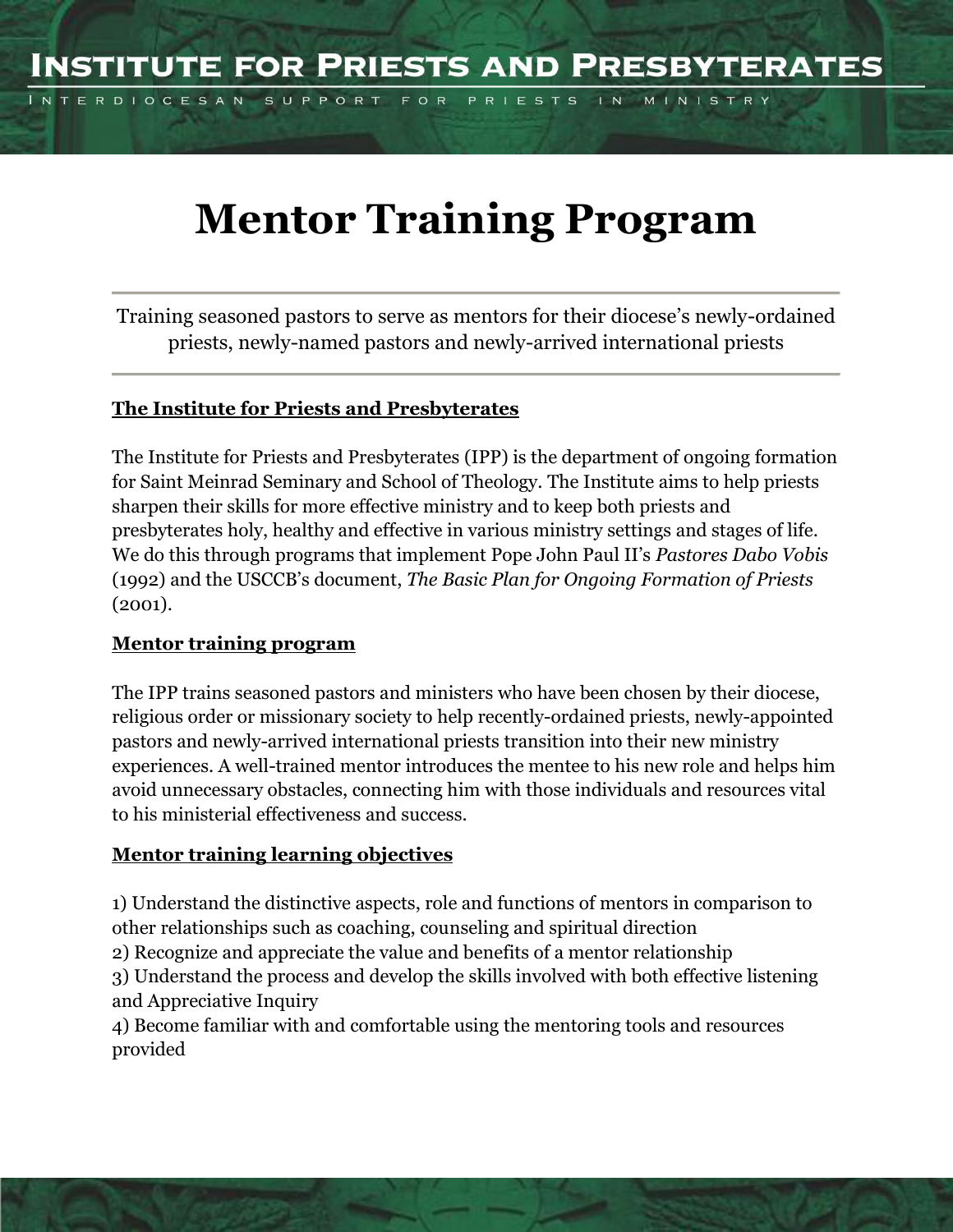# **Topics covered**

- 1) Empathic listening
- 2) Reflections on pastoring
- 3) Modeling proactive vs. reactive behaviors
- 4) Case studies
- 5) Role-playing

# **Length of training**

Training typically takes 1.5 days. A follow-up training day is recommended 6-8 months following initial training to check in, clarify, share experiences and offer feedback. Follow-up training takes 1 day.

#### **Others trained by the IPP**

Since the program's inception in 2006 the IPP has provided mentor training for the Archdioceses of Atlanta, Boston, Denver, Indianapolis and Louisville and the Dioceses of Evansville, Knoxville, Lexington, Little Rock, Owensboro, Richmond, Savannah, Tulsa, Winona and Worcester.

# **Our trainer**

Ordained in 1983, **Fr. Tom DiFolco** is a priest of the Archdiocese of Cincinnati. For 20 years he served as the Director of the Office of Priestly Formation for the archdiocese. Previously he served as Pastor St. Joseph Parish, St. Martin de Porres Parish and St. St. Agnes Parish, in Cincinnati. Currently, he is Pastor of St. Michael Parish in Sharonville, OH. In 2010, we was presented with the The Pope John XXIII Award for Continuing Education of Priests by the National Organization for the Continuing Education of Priests (NOCERCC).



#### **Cost**

Initial training is \$2,450 for up to 12 mentors (minimum 6), and \$2,950 for groups over 12 (maximum 18). Materials fee is \$40 per participant, which includes training manual, printed resources and Appreciative Inquiry books. Travel expenses, including meals and accommodations, are in addition to the cost of the training.

Follow-up training is \$1,250. Travel expenses, including meals and accommodations, are in addition to the cost of the follow-up training.